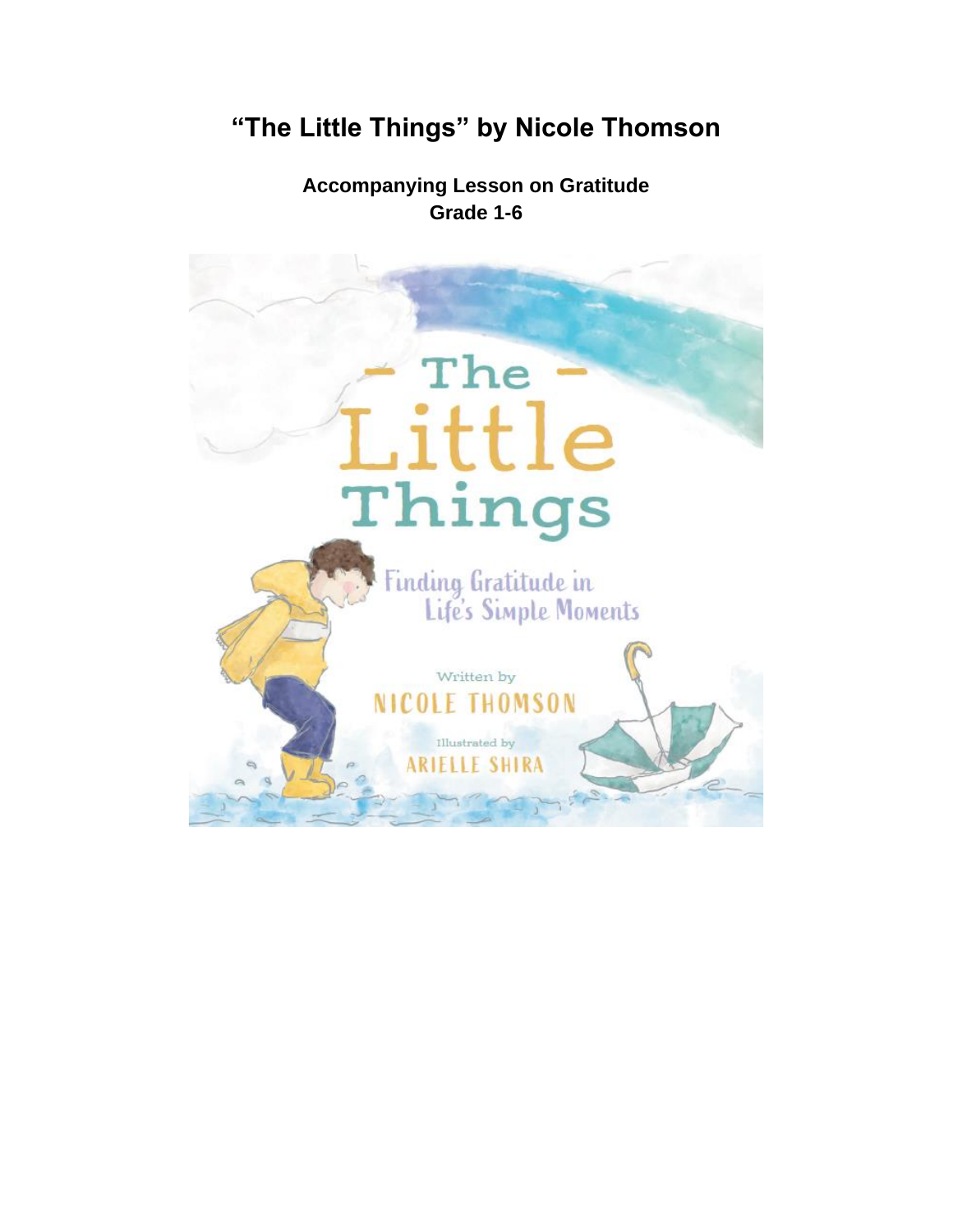# **"The Little Things" by Nicole Thomson - Accompanying Lesson**

#### **Overview of lesson:**

- Introduce the word and meaning of gratitude
- What the research says
- Story and optional video
- Students write something they are grateful for

#### **Materials:**

- Post-it notes and pens/pencils
- Story and video

#### **Background info for teachers:**

There have been multiple studies proving the benefits of practicing gratitude on people's overall happiness and health. (Benefits include feeling happier, more optimistic, and patient; being able to make better decisions; decreases blood pressure and stress and helps with better sleeping patterns; improves self esteem and resilience, improves relationships and feelings of empathy.) The concept of gratitude has been around for hundreds of years, and its benefits have been expressed by some of the most remarkable and successful people in history (Ghandi, The Dalai Lama, Oprah Winfrey, JFK, Tony Robbins, Ariana Huffington, and Walt Disney to name a few). According to the world's leading gratitude researcher Robert Emmons, gratitude is an "affirmation of goodness where we affirm that there are good things in the world."

Feeling grateful for the things that make us happy increases the "feel good" chemicals in our brain, dopamine and serotonin. When we have more of these chemicals, we are happier, more optimistic, energetic, and empathetic.

In addition to these feel good chemicals, gratitude increases our frequency. We are made up of energy, just like everything in the entire universe. Our thoughts are made up of energy and they vibrate at a certain frequency. The higher the frequency, the better we feel. We are in a state of high frequency when we experience positive emotions (happy, excited, grateful, energetic, proud). We are in a state of lower frequency when we feel negative emotions (fear, anger, frustration, jealousy, greed). Whatever frequency our thoughts are at sends those vibrations out to the universe and we attract back to us things on that frequency. We will attract experiences to match our thoughts and feelings.

So let's get our students (and ourselves) on that high frequency so they can attract more positive experiences, opportunities and people into their lives.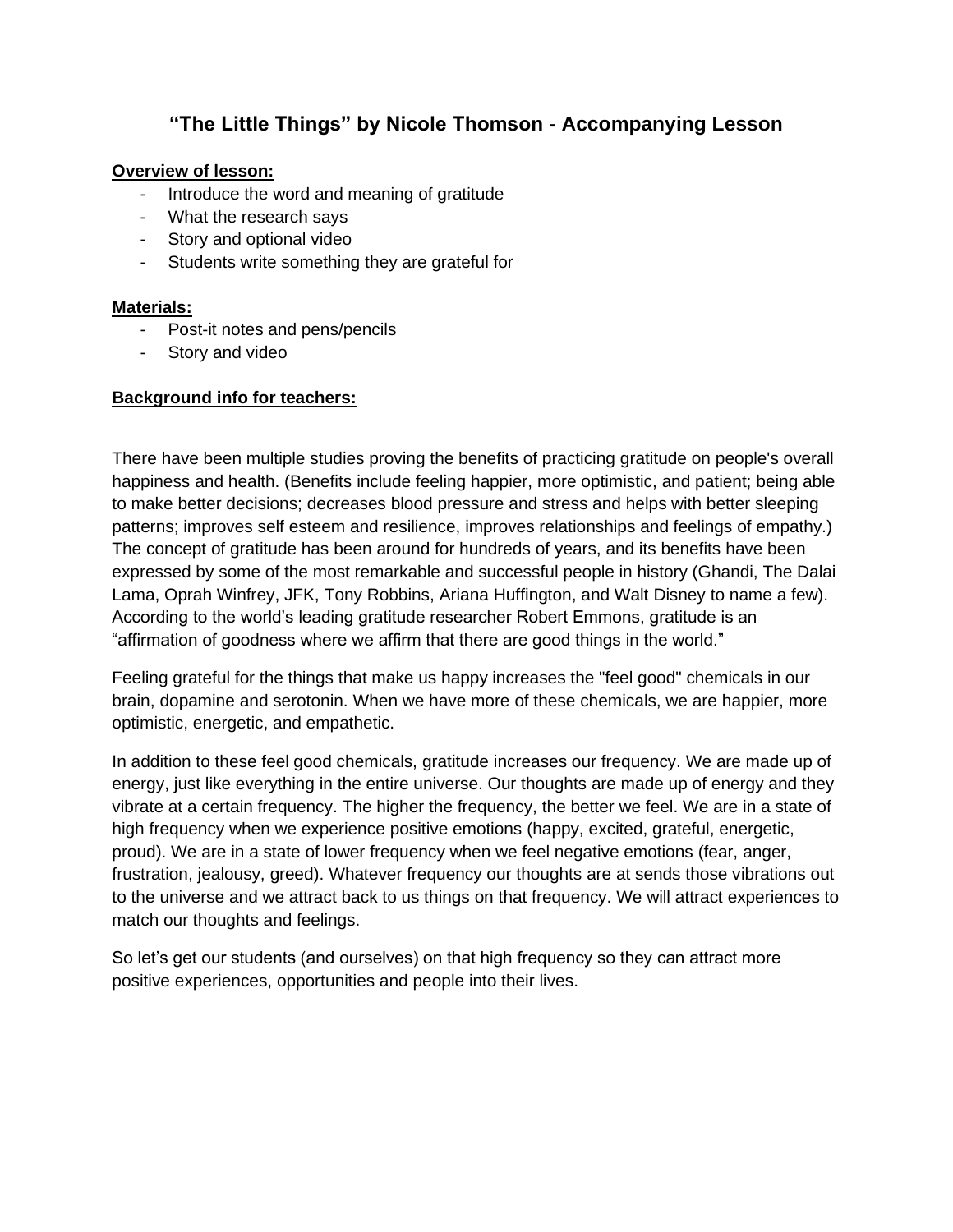### **Book:**



You can find the eBook here:

[https://books.friesenpress.com/store/title/119734000153127758/Nicole-Thomson-The-Little-](https://books.friesenpress.com/store/title/119734000153127758/Nicole-Thomson-The-Little-Things)**[Things](https://books.friesenpress.com/store/title/119734000153127758/Nicole-Thomson-The-Little-Things)** 

Or order paperback or hardcover online anywhere books are sold.

# *Additional optional videos:*

[Gratitude HD -](https://www.youtube.com/watch?v=nj2ofrX7jAk&x-yt-cl=84924572&x-yt-ts=1422411861&feature=player_detailpage&ab_channel=MovingArt) Moving Art™ (6 min)

[https://www.youtube.com/watch?v=nj2ofrX7jAk&x-yt-cl=84924572&x-yt](https://www.youtube.com/watch?v=nj2ofrX7jAk&x-yt-cl=84924572&x-yt-ts=1422411861&feature=player_detailpage&ab_channel=MovingArt)[ts=1422411861&feature=player\\_detailpage&ab\\_channel=MovingArt](https://www.youtube.com/watch?v=nj2ofrX7jAk&x-yt-cl=84924572&x-yt-ts=1422411861&feature=player_detailpage&ab_channel=MovingArt)

Say Thank You (Denzel Washington) (5 min) <https://www.youtube.com/watch?v=7uzynHWxn5Q>

Rocket Kids - 10 Things to be thankful for (4 mins) :

<https://www.youtube.com/watch?v=l6zL3CtYG6Q>

Kid President - 25 thinks to be thankful for (3.5 mins):

<https://www.youtube.com/watch?v=yA5Qpt1JRE4>

#### **Lesson:**

- 1. Ask students what they know about the word *gratitude*. Write answers on the board.
- 2. Explain that gratitude is a quality of being thankful. You can feel a sense of gratitude when you are thankful (grateful) for the things and people around you. You can express gratitude for people, animals, objects, experiences, ideas, things in nature...absolutely anything.
- 3. Ask students to think of a time when they felt thankful for something or someone in their lives. Depending on the grade level, you could have a discussion around things we take